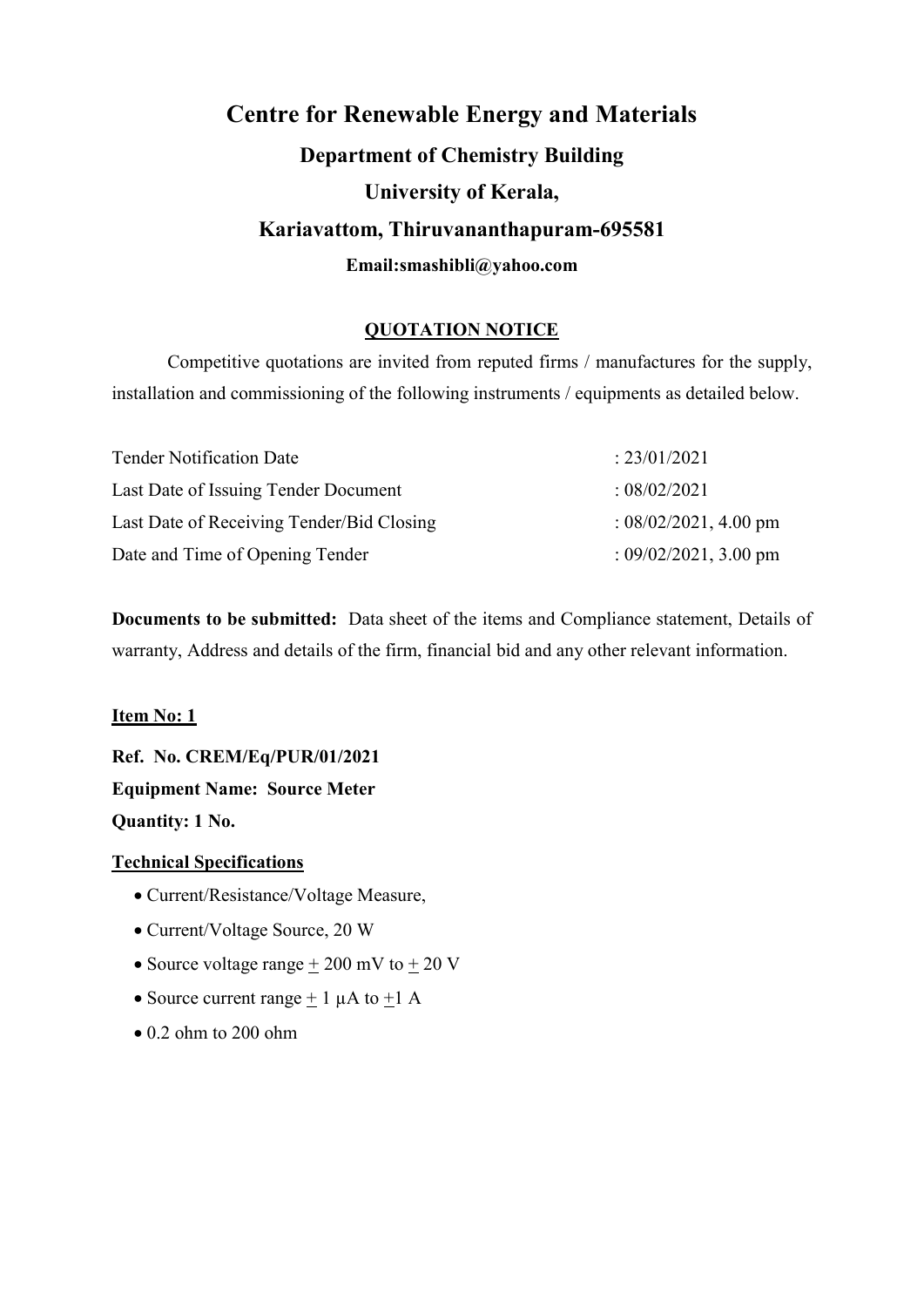## Ref. No. CREM/Eq/PUR/02/2021 Equipment Name: Temperature dependent Four probe Measurement system Quantity: 1 No.

#### Technical Specifications

- $\bullet$  PID controlled oven up to 200  $\mathrm{^{0}C}$
- Constant Current Source 0- 200 mA
- Low current source 0-200 µA
- DC microvoltmeter range from 1 mV to 10 V
- Four Probe Arrangement with Thermocouple sensor and suitable connectors for current source and voltage source

#### Item No: 3

#### Ref. No. CREM/Eq/PUR/03/2021

#### Equipment Name: Solar radiation meter

Quantity: 1 No.

#### Technical Specifications

- Spectral Range: 360 to 1120 nm
- Operating Environment: 0 to 50 C
- Calibration Uncertainty:  $\pm$  5 %
- Measurement Repeatability:  $< 1\%$
- Response Time:  $\leq 1$  ms
- $\bullet$  Field of View: 180<sup>0</sup>
- Type: Pyranometer Meter

#### Item No: 4

Ref. No. CREM/Eq/PUR/04/2021 Equipment Name: Xenon arc lamp Quantity: 1 No.

#### Technical Specifications

• 150 W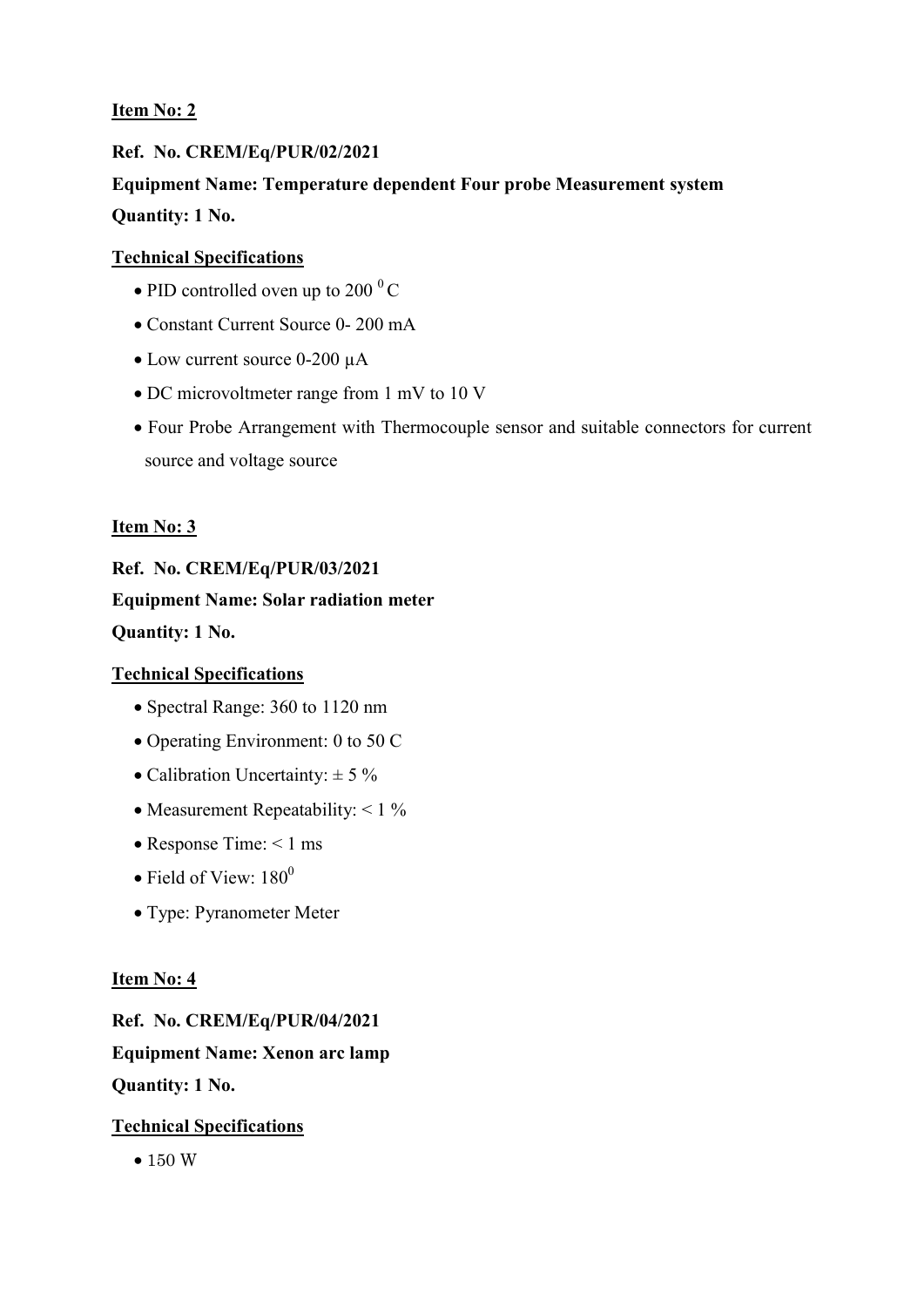Ref. No. CREM/Eq/PUR/05/2021 Equipment Name: Monochromator Quantity: 1 No.

#### Technical Specifications

¼ meter focal length

#### Item No: 6

Ref. No. CREM/Eq/PUR/06/2021 Equipment Name: Diffraction grating Quantity: 1 No.

#### Technical Specifications

• 10 nm resolution

#### Item No: 7

Ref. No. CREM/Eq/PUR/07/2021 Equipment Name: Wavelength Selector Software for monochromator Quantity: 1 No.

#### Technical Specifications

- USB interface
- Acquisition system integrated

#### Item No: 8

Ref. No. CREM/Eq/PUR/08/2021 Equipment Name: Potentiostat galvanostat Quantity: 1 No.

#### Technical Specifications

- Multi-channel electrochemical workstation
- Range up to 1 MHz,
- Current range from 1 A down to 10 μA,
- Software control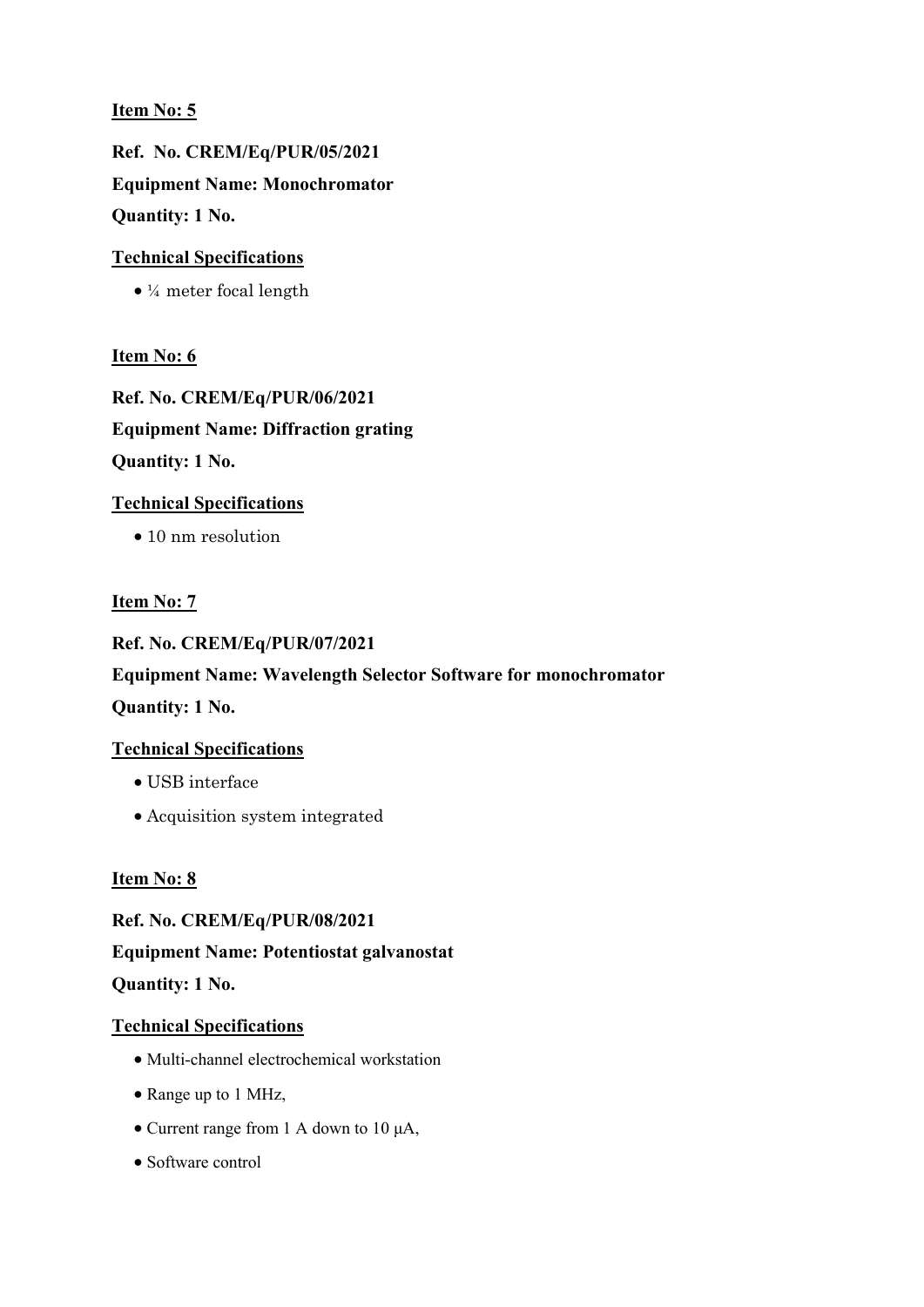- Standard Test cell-3 sets
- Standard electrode- 3 sets
- Data acquisition control and transfer system

Ref. No. CREM/Eq/PUR/09/2021

Equipment Name: Ion selective electrode meter and electrodes

Quantity: 1 No.

#### Technical Specifications

- ISE meter resolution: 3 digits 0.01; 0.1; 1; 10 concentration
- ISE meter accuracy:  $\pm 0.5\%$  of reading (monovalent ions),  $\pm 1\%$  of reading (divalent ions)
- Temperature Range: -20.0 to 120.0 °C
- Copper ISE with measurement range 0.0006 to 6,400 mg/l
- Lead ISE with measurement range 0.2 to 20,000 mg/l

#### Item No: 10

Ref. No. CREM/Eq/PUR/10/2021 Equipment Name: LCR meter Quantity: 1 No.

#### Technical Specifications

- Inductance range:  $20\mu$ H,  $200\mu$ H,  $2000.0\mu$ H,  $20.0000$ mH,  $200.00$ mH with basic accuracy of  $\pm (0.5\% \text{rdg} + 5 \text{ digits})$ , and 2000.0H, 20.000H, 200.00H, 2000.0H with basic accuracy of (DF  $\leq 0.1$ ).
- Capacitance range: 20pF, 200pF, 2000pF, 20.000nF, 200.00nF, 2000.0nF with basic accuracy of  $\pm (0.5\% \text{rdg} + 5 \text{ digits})$ , and  $20.000 \mu\text{F}$ ,  $200.00 \mu\text{F}$ , 2.0000mF, 20.00mF with basic accuracy of  $(DF < 0.1)$ .
- Resistance range: 20.00Ω, 200.00Ω, 2.0000kΩ, 20.000kΩ, 200.00kΩ, 2.0000MΩ, 20.000M $\Omega$ , 200.0M $\Omega$  with basic accuracy of  $\pm (0.5\% \text{rdg} + 5 \text{ digits}).$
- Q: 0.000 to 1999
- $\bullet$  Phase:  $\pm 90^\circ$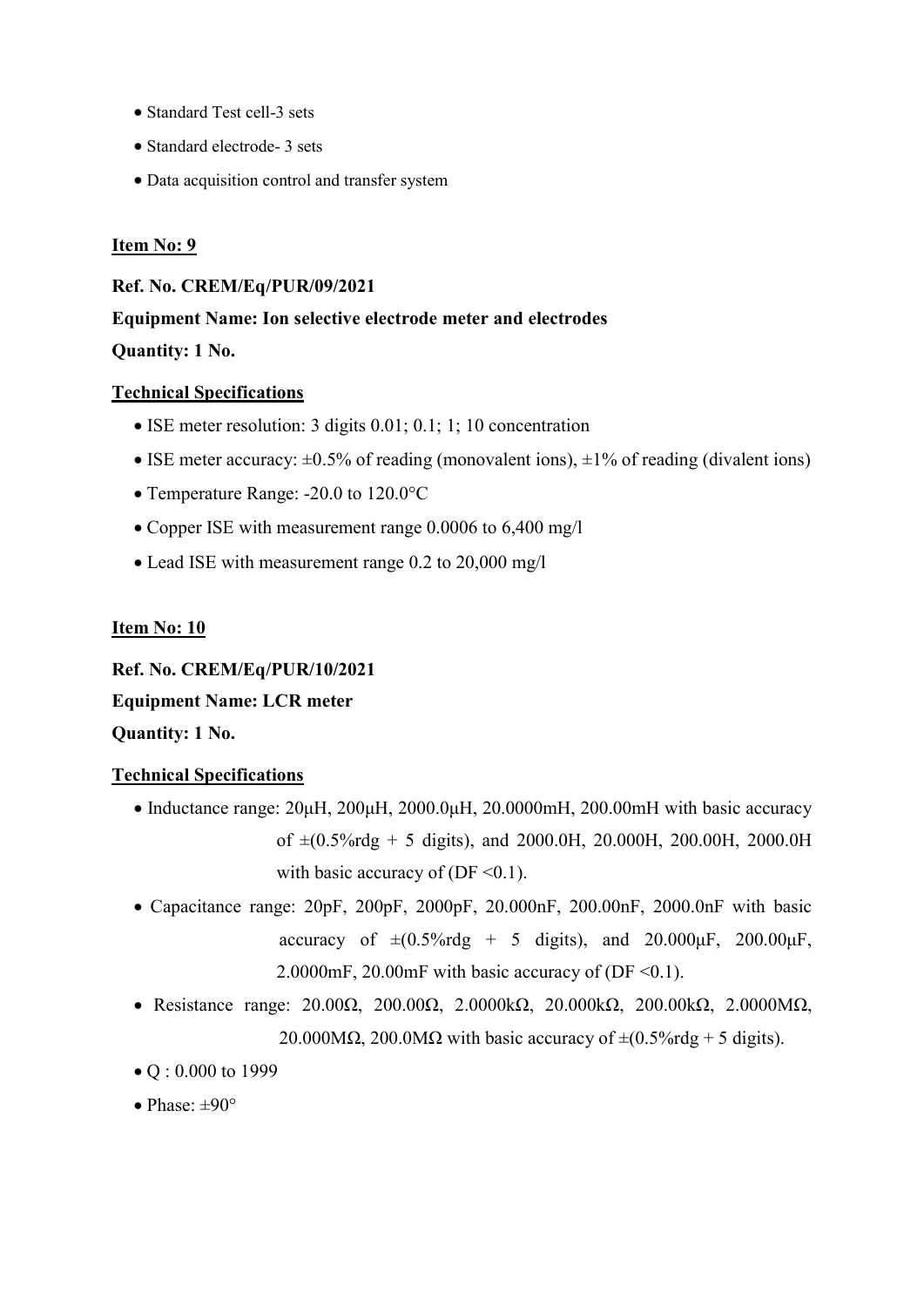## Ref. No. CREM/Eq/PUR/11/2021 Equipment Name: Digital Vernier calliper and micrometre combo Quantity: 1 No.

#### Technical Specifications

- Vernier calliper with Resolution: 0.01mm or .0005"/0.01mm
- Repeatability: 0.01mm / .0005"
- Display: LCD
- Micrometer with resolution: 0.001mm or 0.00005
- LC: 0.001 mm
- Range: 0-25 mm
- Accuracy: 0.001

#### Item No: 12

Ref. No. CREM/Eq/PUR/12/2021 Equipment Name: DC power source Quantity: 1 No.

#### Technical Specifications

- $\bullet$  0-40V/0-180A
- Line regulation Voltage 0.5% and Current 0.5%
- Load regulation Voltage 0.5% and Current 0.5%
- Meter accuracy Voltage  $0.2\% \pm 3$  counts and Current  $0.2\% \pm 3$  counts
- Output noise (90-20MHz)

#### Item No: 13

Ref. No. CREM/Eq/PUR/13/2021 Equipment Name: Programmable DC power source Quantity: 1 No.

#### Technical Specifications

 $\bullet$  0 to 35 V/2.2 A or better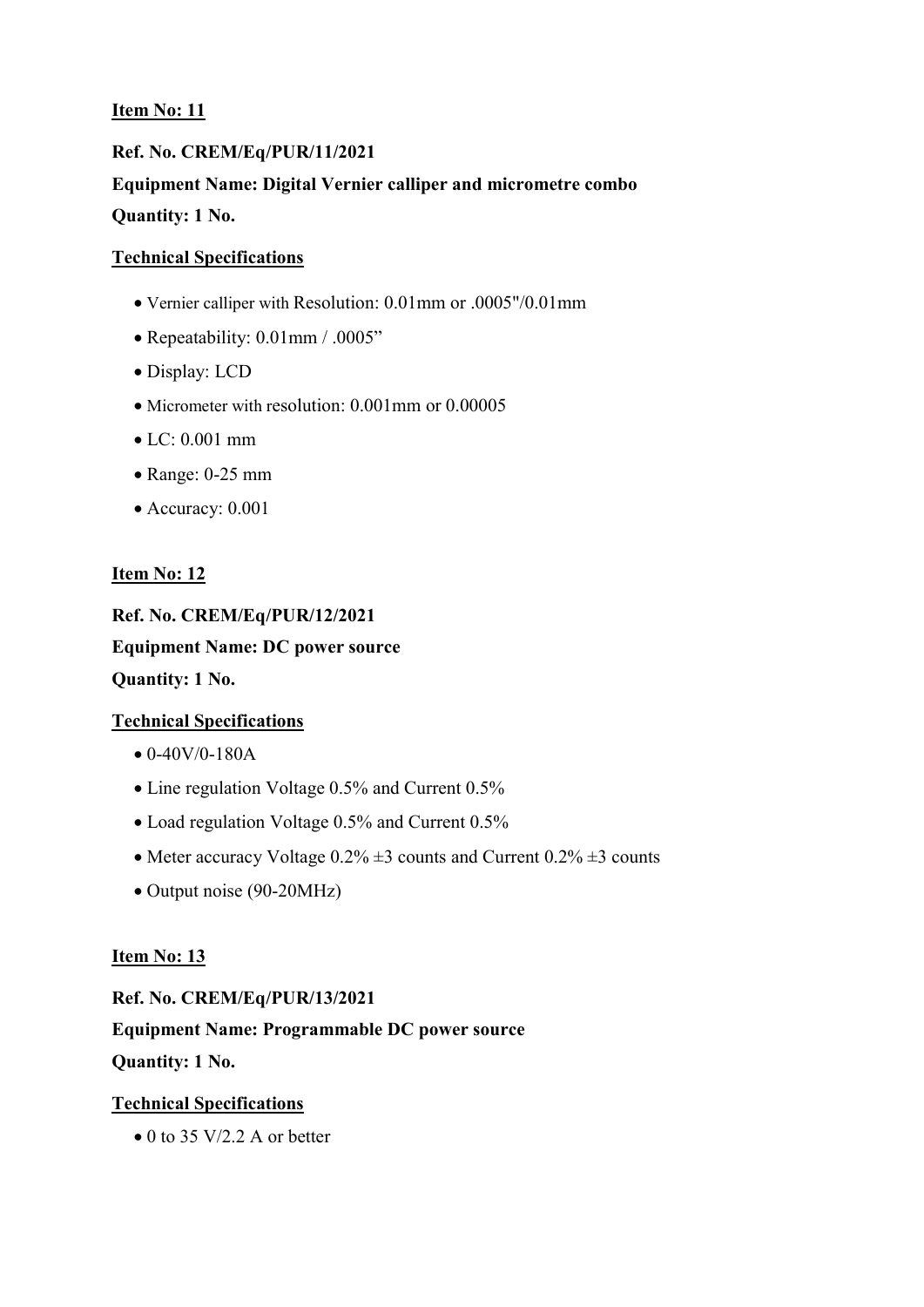- Load and Line Regulation  $\pm$  (% of output + offset)
- Voltage  $\le 0.01\% + 3$  mV
- Current  $< 0.01\% + 250 \mu A$
- Normal Mode Voltage < 5 mVpp/0.5 mVrms or better
- Normal Mode Current < 4 mArms Common Mode Current < 1.5 µArms
- Programming Voltage  $\leq 0.05\% + 10$  mV
- $\bullet$  Current  $\leq 0.2\% + 10 \text{ mA}$
- Transient Response Less than 50 usec for output to recover to within 15 mV following a change in output current from full load to half load or vice versa.
- $\bullet$  Settling Time < 90 msec
- Capability for generating sine, triangle, square, saw tooth waves

#### Ref. No. CREM/Eq/PUR/14/2021

Equipment Name: Pedal operated metal shear Quantity: 1 No.

### Technical Specifications

Max Shear Width: 300mm

Item No: 15

Ref. No. CREM/Eq/PUR/15/2021 Equipment Name: Polypropylene pump Quantity: 1 No.

#### Technical Specifications

- Pressure 50psi
- $\bullet$  LPM 60

Item No: 16 Ref. No. CREM/Eq/PUR/16/2021 Equipment Name: Polypropylene pump Quantity: 1 No.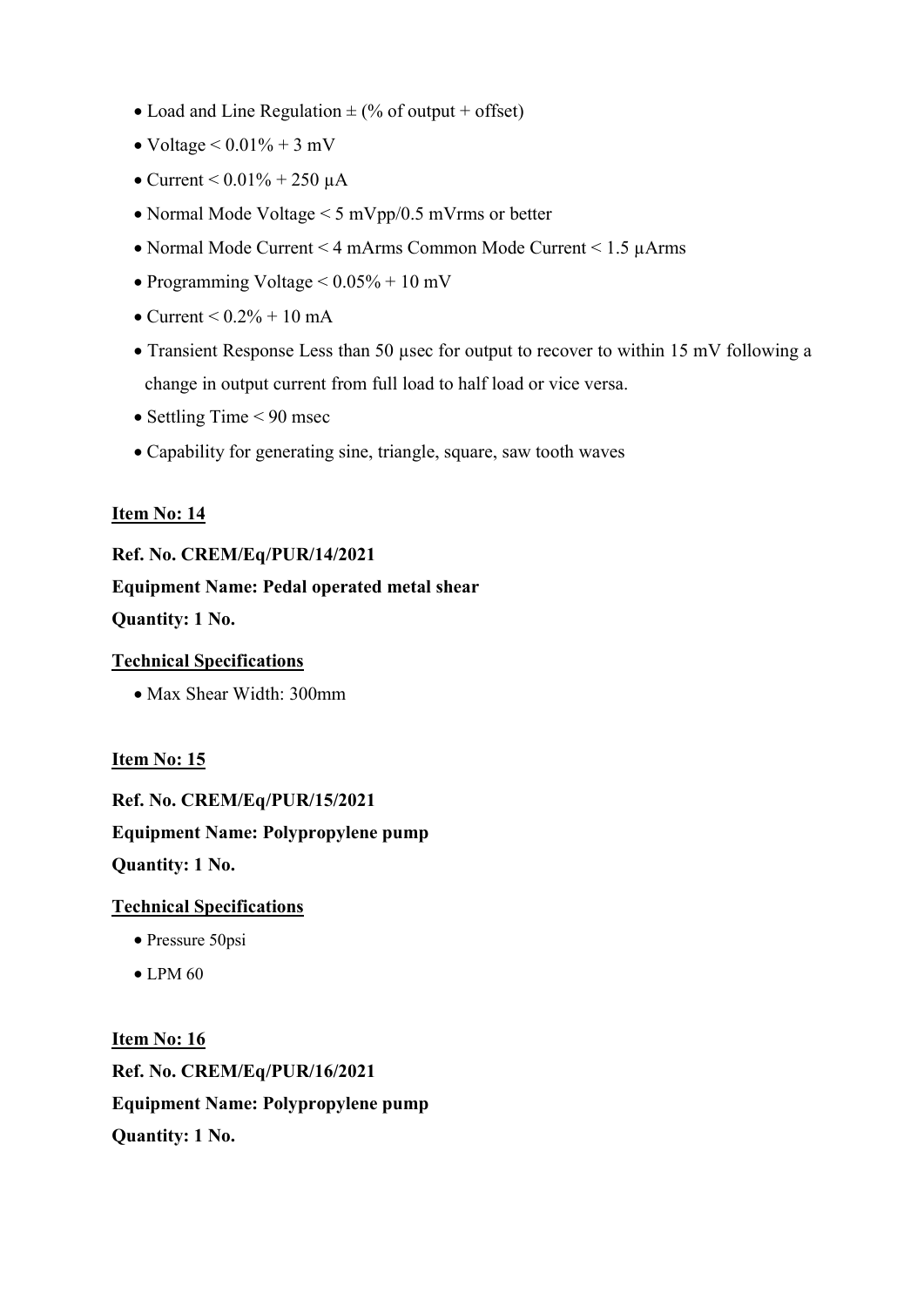#### Technical Specifications

- Pressure 46psi
- $\bullet$  LPM 60

#### Item No: 17

Ref. No. CREM/Eq/PUR/17/2021 Equipment Name: Polypropylene pump Quantity: 1 No.

#### Technical Specifications

- Pressure 42psi
- $\bullet$  LPM 60

Tender Inviting Authority: Director, Centre for Renewable Energy and Materials, University of Kerala, Kariavattom Campus, Thiruvananthapuram, Kerala-695581.

#### Terms and Conditions

1. Incomplete & conditional quotations and quotations received after the due date will be summarily rejected without assigning any reasons thereof.

2. The Bidder shall quote the price in clear terms and the specification of products. The rates quoted must be inclusive of all taxes, cost of supply at the site, warranty and installation charges etc.

3. The price should be quoted only in Indian rupees. The bid shall be typed and signed by the bidder.

4. All the documents mentioned above shall be submitted without fail.

5. Validity: The Bid will be valid for 90 days from its date of opening. Further extension can be done by mutual consent.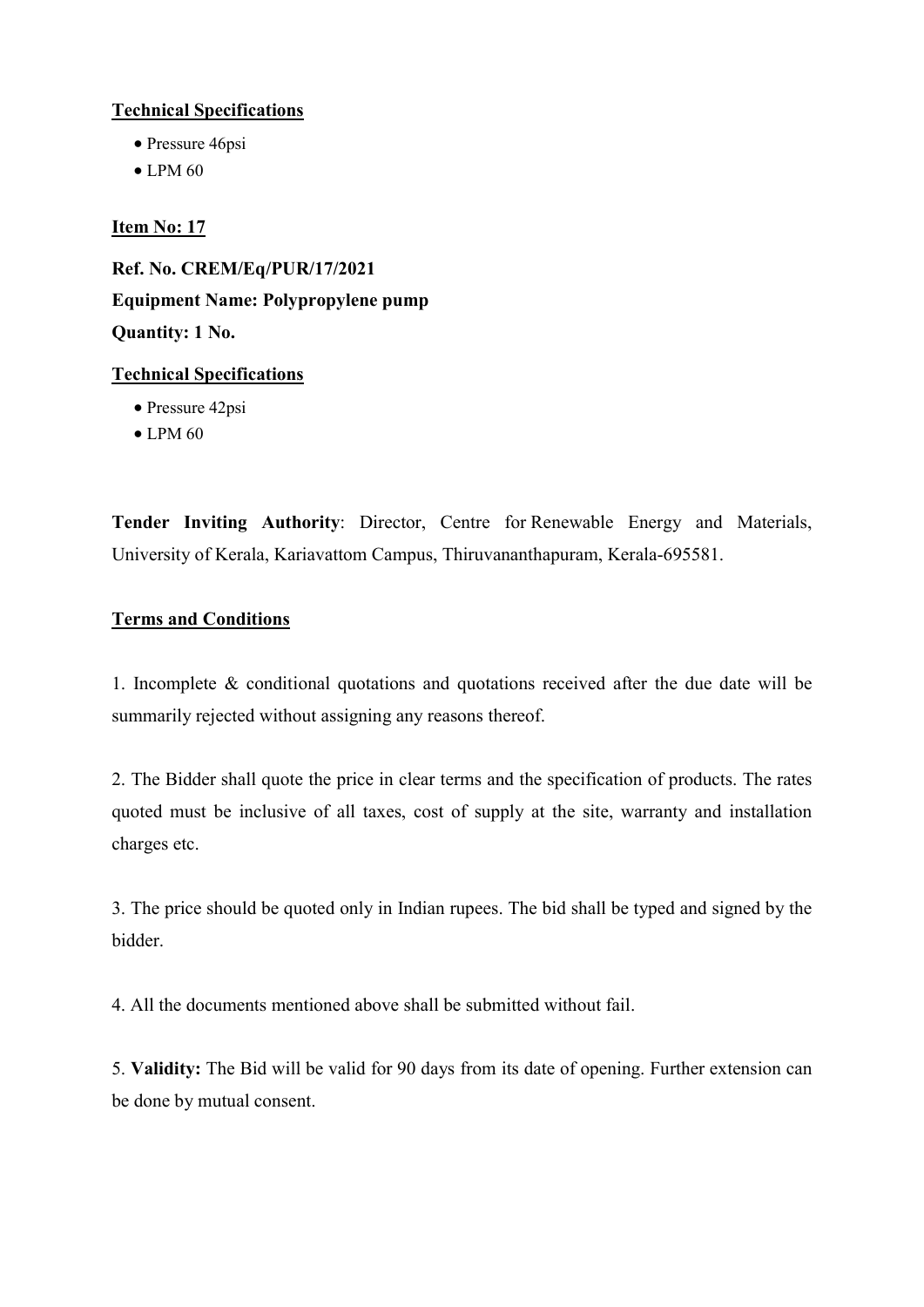6. Delivery: The item should be delivered at the Centre for Renewable Energy and Materials, University of Kerala, Kariavattom Campus.

7. Installation and commissioning: The items shall be installed and commissioned at the Centre for Renewable Energy and Materials, University of Kerala, Kariavattom Campus. All incidental expenses should be borne by the supplier.

8. Payment: The University will release the payment only after inspecting the equipment and satisfy that the supply is as per the requirements. The payment will be made after successful completion of the supply and producing invoice in duplicate.

9. Warranty/Guarantee: The supplier shall guarantee to repair/replace the items or its part – if found defective within the warranty period. The entire expenditure for repair/ replace of the item in this regard shall be borne by the supplier.

10. Service facility: Supplier should mention their details of service setup and manpower in Trivandrum who are responsible for after sales service.

11. In case of the dispute arises, the decision of University authority shall be final and binding on bidders.

12. The undersigned reserves the right to reject or accept any or all the tenders received fully or partly without assigning any reason thereof.

13. General rules relating to the purchase of materials/equipment will also applicable to this tender.

14. Those who are interested should send their bid in a sealed cover superscribed with "Quotation for Ref. No: (……………………………) Equipment Name: (………………………..)" and addressed to The Director, Centre for Renewable Energy and Materials, Department of Chemistry Building, University of Kerala, Kariavattom Campus, 695581, Thiruvananthapuram, Kerala.